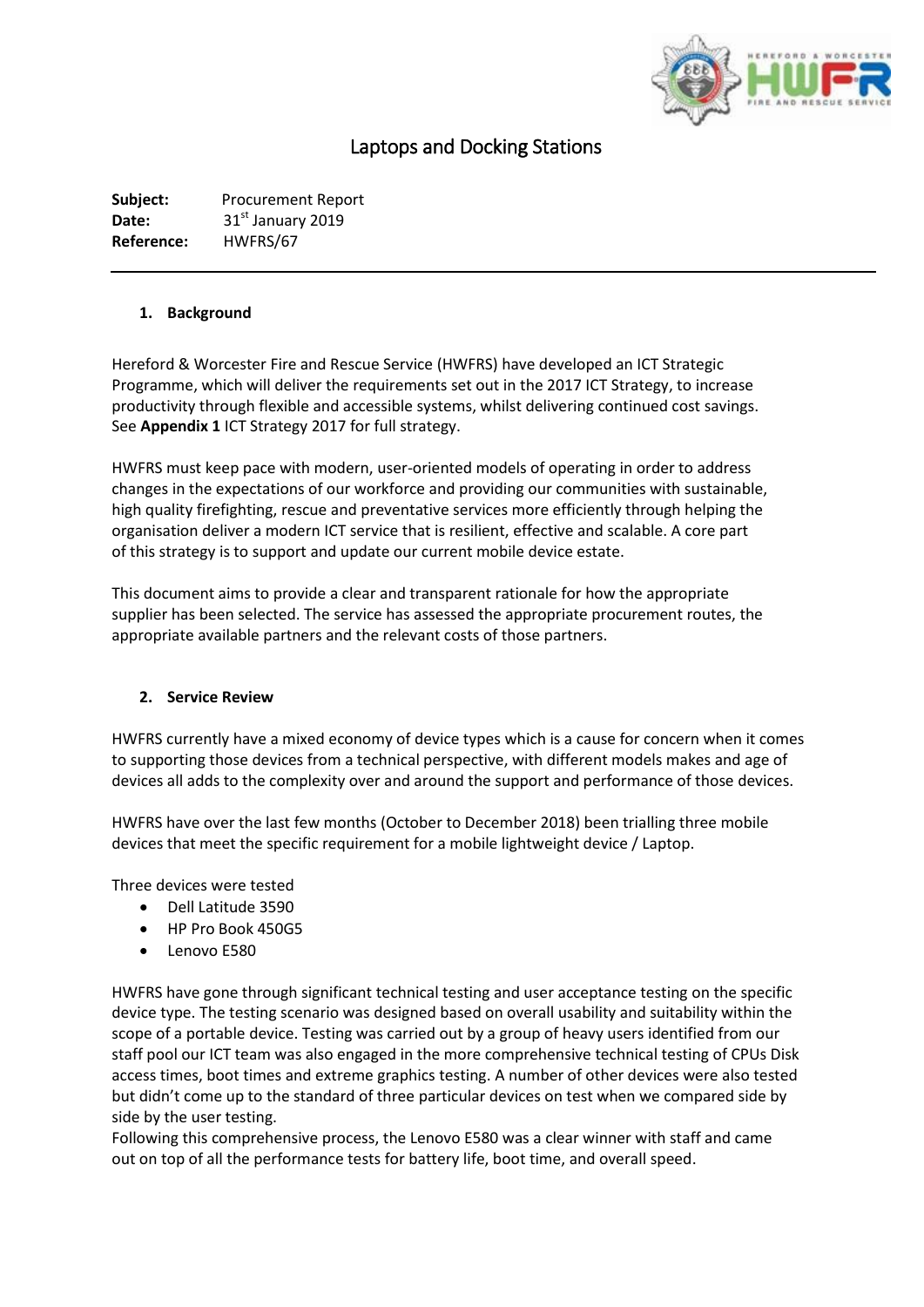The winning device was derived from the test score quality and usability based on the scoring given by the test users the scenario used. See **Appendix 2**.

Following the outcome of the testing a specification was designed based on the Lenovo E580. See **Appendix 3** Specification

The Authority requires a one off purchase for the supply and delivery 100x Lenovo E580 Laptops and 60x Docking station for the Lenovo E580 Laptops: Thinkpad USB-C Dock (UK) with access to parts & spares and with contract for maintenance services.

## **3. Procurement**

Based on our requirement there is a compliant government framework that can meet our requirements, therefore legitimately negating the need to undergo an open market process. Crown Commercial Services (CCS), RM3733 Technology Service 2 Framework; Lot 6- Catalogue. CCS, a national public sector procurement framework, it offers a wide range of options and suppliers with heavily discounted public sector specific products. This framework complies with all appropriate and relevant legal requirements.

The catalogue offers an extensive range of commoditised technology hardware and software products sourced through an online catalogue vi a direct award platform, this offers a best of breed approach to product information, search, selection and purchasing.

In order to achieve the best price the catalogue's intelligent search function has been built to meet the direct award on price evaluation. Therefore although the Service see a list of suppliers prices which match our requirement, the service is only allowed to buy at the lowest price- depending on stock availability.

## 4. Recommended Decision

It is recommended that Bechtle Direct Ltd is directly awarded from the catalogue for the purchase of the Lenovoa E580 Laptop and Proband Ltd is directly awarded from the catalogue for the purchase of the Lenovo Docking Station.

Contract Value for HWFRS £75,420.60 2018/19

- Lenovo Think Pad E580 Laptop £67,503; Purchased on 30/01/2019
- Lenovo Docking Station £7,917.60; Purchased on 01/02/2019

## **5. Project Efficiencies**

HWFRS has benefited from using the Catalogue as it is: quick and easy to use, no sign up fee, and prices are benchmarked daily.

The Authority also made non cashable savings due to using the catalogue and not having to run a full tender process, which can involve an extensive and lengthy process with high demands on staff and additional risks of legal challenge from suppliers.

The chosen device type and manufacturer also bring us in line with our alliance partner (Shropshire Fire and Rescue Service; (SFRS)) who recently purchased a large number of devices from the same manufacturer which will aid future procurement from joint activities we have chosen to adopt the Lenovo E580.